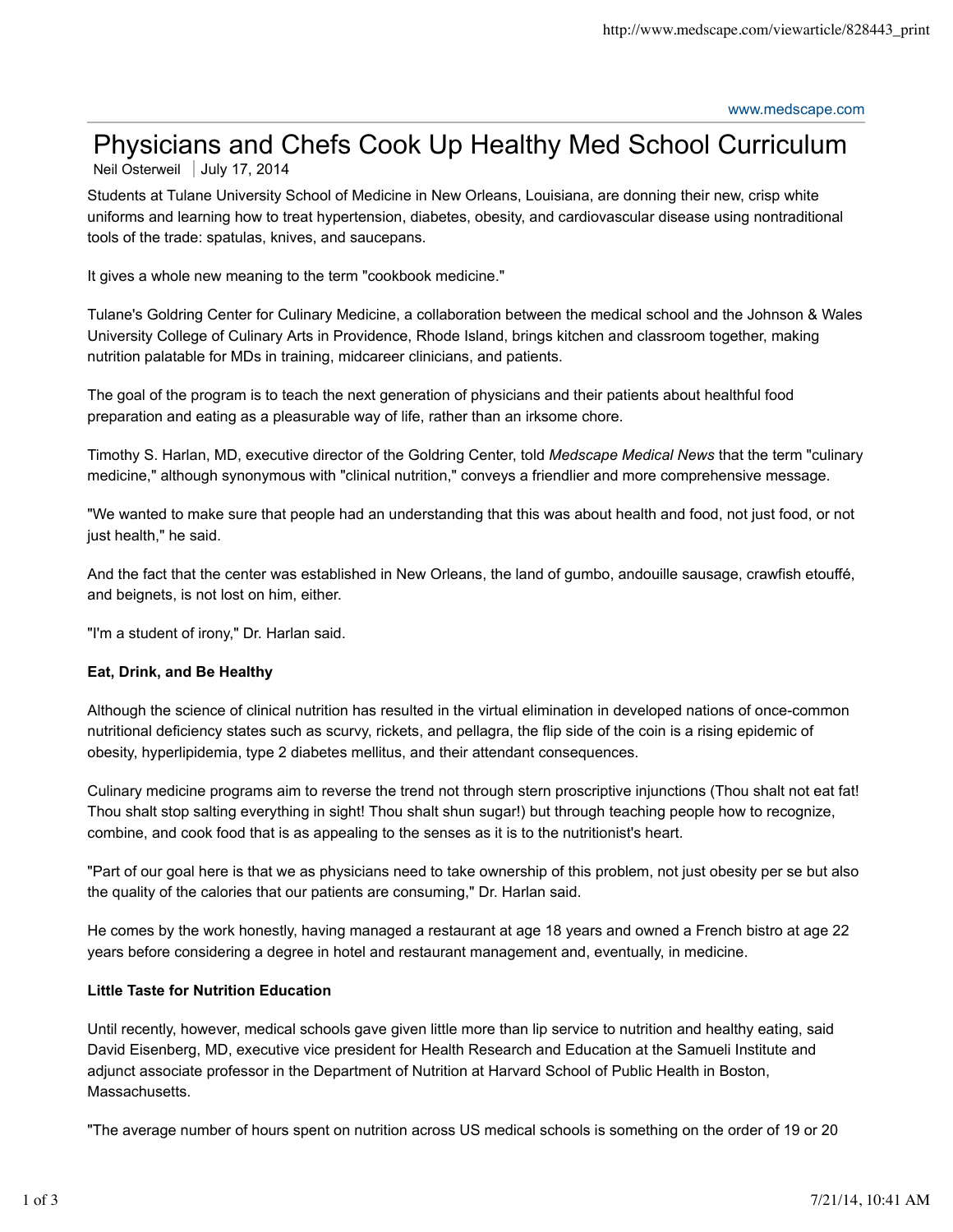hours over 4 years," he told *Medscape Medical News*.

Results of a survey of medical schools published in *Academic Medicine* in 2010 showed that although 103 of 109 responding schools required some form of nutrition, only 26% said they required a dedicated nutrition course. As noted by Dr. Eisenberg, medical students received a mean 19.6 contact hours of nutrition education during their entire medical school career.

During his medical training, "there was little about nutrition, and even less about its translations into food choices: how to cook, how to apportion foods, etc," he said.

"I got 4 hours of nutrition education in medical school, and 6 hours in cooking school," said John La Puma, MD, a practicing internist, professionally trained chef, and cofounder of ChefMD.com. Dr. La Puma is also the author of *Chef MD's Big Book of Culinary Medicine*.

### **Watch One, Taste One, Cook One**

Although Tulane's culinary medicine curriculum is an elective for first- and second-year students, it is a popular course, according to recent graduate Ben Leong, MD, MPH.

"It wasn't really that hard to recruit people. We said, 'Hey, let's just try this new thing where we're going to bring you into the kitchen, we're going to teach you how to cook, and guess what? You get to eat afterwards.' We could have stopped right there and we would have had a bunch of people signing up," he said.

It is empowering for both physicians and their patients to learn that they can still make favorite dishes such as red beans and rice, jambalaya, and po' boys that taste good, are healthy, and can be made affordably and with ingredients readily available at a local market.

"You really start to engage the patient, med student, or doctor with the idea that food as medicine is a very powerful concept," he said.

Dr. Leong, who helped develop the program while a student at Tulane, is currently a resident in family medicine at the Long Beach (California) Memorial Medical Center.

### **Teaching Kitchens**

Tulane boasts the first teaching kitchen affiliated with a medical school, which is helmed by Johnson & Wales graduate and instructor Leah Sarris.

Sarris told *Medscape Medical News* that although students have a variety of reasons for taking the course, many seem motivated by the desire to incorporate principles of nutrition into their future practice.

"I think this generation realizes the importance of talking to patients about nutrition, and the importance of their being able to understand it on a level that they can relate to patients," she said.

For clinicians already in practice, Dr. Eisenberg hosts an annual, wildly popular continuing medical education course titled "Healthy Kitchens, Healthy Lives" in collaboration with the Culinary Institute of America in Napa Valley, California.

The 4-day course combines cooking demonstrations and hands-on workshops with didactic sessions on subjects such as glycemic load, managing carbohydrates, and advising patients about the science (or lack of it) behind dietary fads.

"The thesis was that if we could change their personal behaviors, they would be more apt to begin to explore ways in